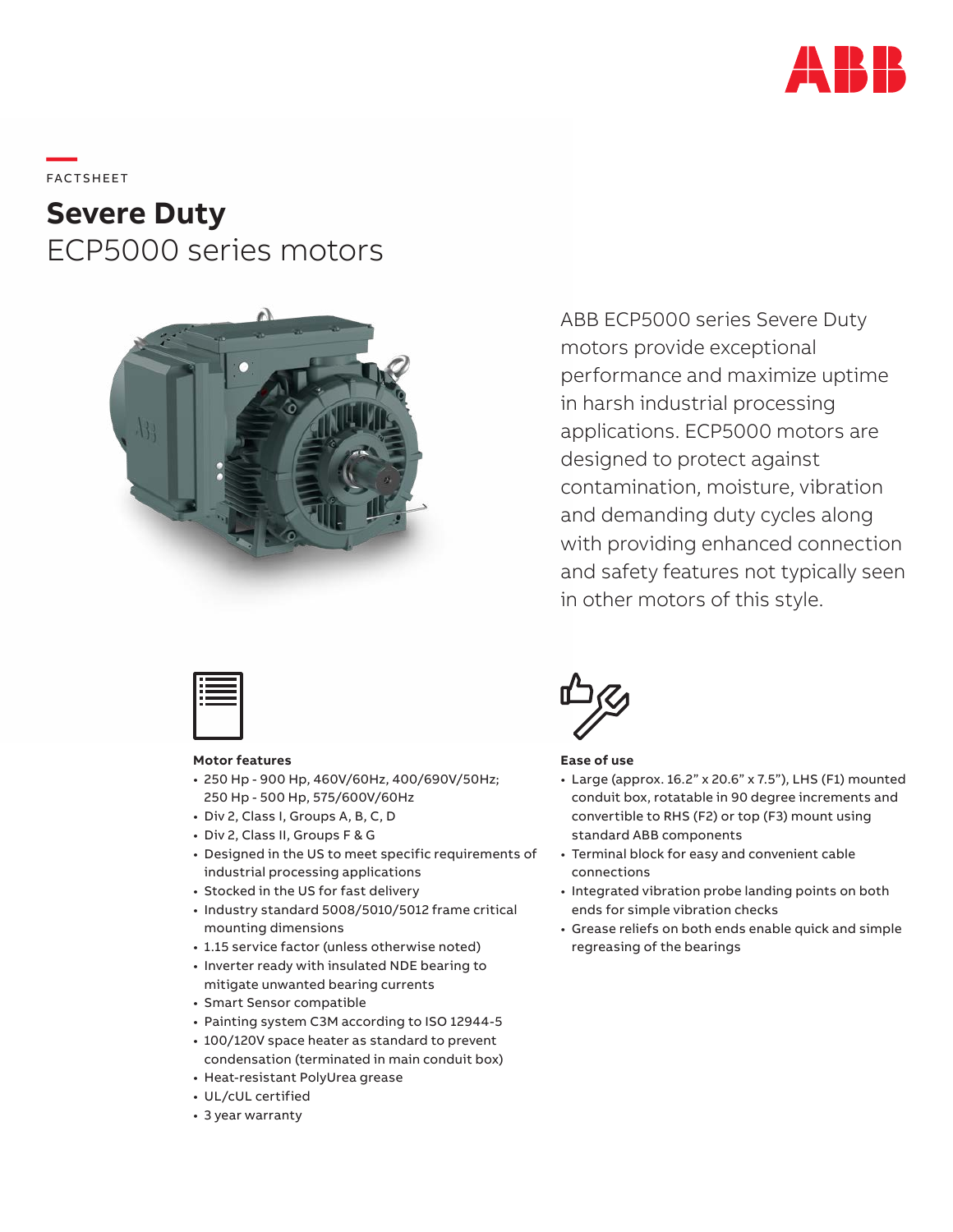





### **Reliability**

- Robust IP66 enclosure
- High torque, design A profile provides the power to get the job done
- Class F insulation with Class B temperature limits to withstand harsh conditions
- Bolted lead terminations provide lead separation and reduce vibration at typical failure points
- Provisions for bearing RTDs on both ends
- Ball bearings for direct coupled loads:
	- DE: ball bearing; axially locked as standard (capability to modify to roller bearing)
	- NDE: 6316 insulated ball bearing
- Pt-100 3-wire in stator winding, 2 per phase, terminated in main conduit box



## **Safety**

- Equipped with (3) lift lugs & (5) lifting location points - safer handling, manipulation and installation of motor
- All 2-pole motors are balanced to Grade B\* to provide a quieter and smoother running motor at higher speeds
- 400-900HP 2-pole motors have strengthened shaft material (42CrMo4 equivalent to 4140)

\*Grade B vibration class designates velocity below 1.8mm/sec (.07 in/sec)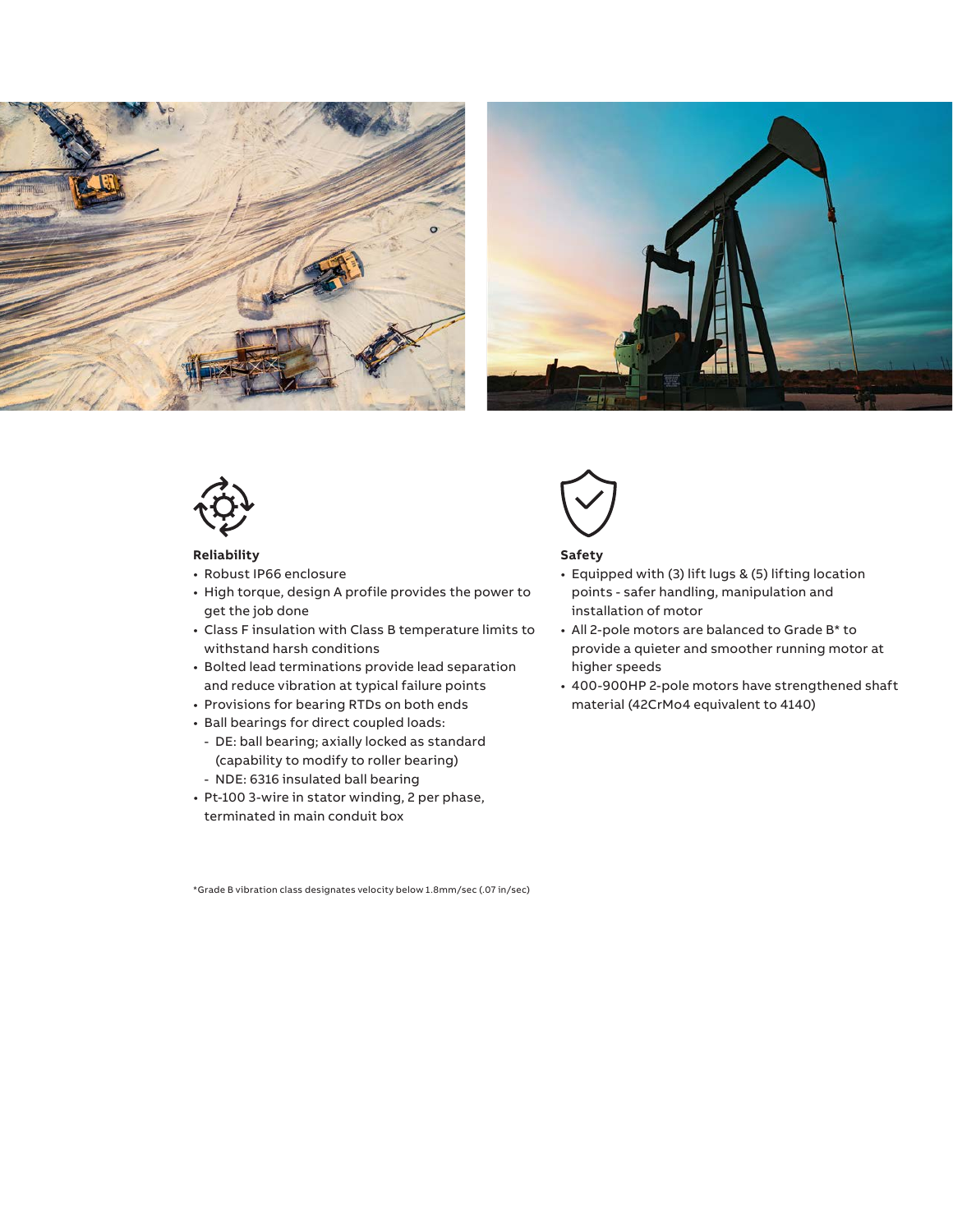| Hp  | <b>RPM</b> | <b>NEMA</b><br>frame        | Catalog number | Disc.<br>sym. | <b>Service</b><br>factor | Voltage | "C" dim. | Aprx. wt.<br>(Ib.) | <b>Full load</b><br>eff.% | <b>Full load</b><br>amps | <b>Full load</b><br>torque | <b>LRT</b><br>% | <b>BDT</b><br>% |
|-----|------------|-----------------------------|----------------|---------------|--------------------------|---------|----------|--------------------|---------------------------|--------------------------|----------------------------|-----------------|-----------------|
|     |            | Technical data 460V/60Hz ** |                |               |                          |         |          |                    |                           |                          |                            |                 |                 |
| 250 | 1200       | 5008                        | ECP502506-PP   | <b>ISD</b>    | 1.15                     | 460     | 64.15    | 3682               | 95.8                      | 296                      | 1101                       | 240             | 240             |
| 300 | 3600       | 5008                        | ECP503002-PP   | <b>ISD</b>    | 1.15                     | 460     | 60.15    | 3791               | 95.8                      | 327                      | 440                        | 180             | 300             |
|     | 1800       | 5008                        | ECP503004-PP   | <b>ISD</b>    | 1.15                     | 460     | 60.15    | 3902               | 96.2                      | 330                      | 869                        | 200             | 270             |
|     | 1200       | 5010                        | ECP503006-PP   | ISD           | 1.15                     | 460     | 71.04    | 4277               | 95.8                      | 356                      | 1322                       | 240             | 240             |
|     | 900        | 5010                        | ECP503008-PP   | <b>ISD</b>    | 1.15                     | 460     | 67.05    | 4564               | 95.0                      | 369                      | 1764                       | 160             | 300             |
|     | 3600       | 5008                        | ECP503502-PP   | ISD           | 1.15                     | 460     | 60.15    | 4012               | 95.8                      | 380                      | 505                        | 220             | 320             |
|     | 1800       | 5008                        | ECP503504-PP   | <b>ISD</b>    | 1.15                     | 460     | 60.15    | 3902               | 96.2                      | 397                      | 1025                       | 230             | 310             |
| 350 | 1200       | 5010                        | ECP503506-PP   | <b>ISD</b>    | 1.15                     | 460     | 71.04    | 4607               | 95.8                      | 416                      | 1542                       | 270             | 320             |
|     | 900        | 5012                        | ECP503508-PP   | <b>ISD</b>    | 1.15                     | 460     | 74.00    | 5291               | 95.0                      | 437                      | 2056                       | 170             | 330             |
| 400 | 3600       | 5010                        | ECP504002-PP   | <b>ISD</b>    | 1.15                     | 460     | 67.04    | 4431               | 95.8                      | 439                      | 584                        | 270             | 380             |
|     | 1800       | 5008                        | ECP504004-PP   | <b>ISD</b>    | 1.15                     | 460     | 60.15    | 4299               | 96.2                      | 462                      | 1172                       | 310             | 420             |
|     | 1200       | 5012                        | ECP504006-PP   | <b>ISD</b>    | 1.15                     | 460     | 79.03    | 5005               | 95.8                      | 476                      | 1764                       | 270             | 280             |
|     | 900        | 5012                        | ECP504008-PP   | <b>ISD</b>    | 1.15                     | 460     | 74.00    | 5667               | 95.0                      | 480                      | 2355                       | 150             | 290             |
| 450 | 3600       | 5010                        | ECP504502-PP   | <b>ISD</b>    | 1.15                     | 460     | 67.04    | 4431               | 95.8                      | 490                      | 659                        | 240             | 350             |
|     | 1800       | 5010                        | ECP504504-PP   | <b>ISD</b>    | 1.15                     | 460     | 67.04    | 4564               | 96.2                      | 511                      | 1321                       | 270             | 370             |
|     | 1200       | 5012                        | ECP504506-PP   | <b>ISD</b>    | 1.15                     | 460     | 79.03    | 5445               | 95.8                      | 534                      | 1983                       | 270             | 330             |
|     | 900        | 5012                        | ECP504508-PP   | <b>ISD</b>    | 1.15                     | 460     | 74.00    | 5886               | 95.0                      | 560                      | 2651                       | 160             | 340             |
|     | 3600       | 5010                        | ECP505002-PP   | <b>ISD</b>    | 1.15                     | 460     | 67.04    | 4431               | 95.8                      | 542                      | 732                        | 220             | 280             |
|     | 1800       | 5010                        | ECP505004-PP   | <b>ISD</b>    | 1.15                     | 460     | 67.04    | 4564               | 96.2                      | 561                      | 1469                       | 250             | 330             |
| 500 | 1200       | 5012                        | ECP505006-PP   | <b>ISD</b>    | 1.15                     | 460     | 79.03    | 5754               | 95.8                      | 606                      | 2201                       | 270             | 320             |
|     | 900        | 5012                        | ECP505008-PP   | <b>ISD</b>    | 1.15                     | 460     | 74.00    | 5886               | 95.0                      | 610                      | 2952                       | 150             | 310             |
|     | 3600       | 5010                        | ECP506002-PP   | <b>ISD</b>    | 1.15                     | 460     | 67.04    | 4652               | 95.8                      | 660                      | 878                        | 280             | 360             |
| 600 | 1800       | 5012                        | ECP506004-PP   | <b>ISD</b>    | 1.15                     | 460     | 75.03    | 5225               | 96.2                      | 676                      | 1760                       | 260             | 260             |
|     | 1200       | 5012                        | ECP506006-PP   | <b>ISD</b>    | 1.15                     | 460     | 79.03    | 5887               | 95.8                      | 720                      | 2643                       | 240             | 300             |
|     | 3600       | 5010                        | ECP506502-PP   | <b>ISD</b>    | 1.15                     | 460     | 67.04    | 4785               | 95.8                      | 696                      | 951                        | 260             | 400             |
| 650 | 1800       | 5012                        | ECP506504-PP   | <b>ISD</b>    | 1.15                     | 460     | 75.03    | 5203               | 96.2                      | 731                      | 1908                       | 270             | 320             |
|     | 1200       | 5012                        | ECP506506-PP   | <b>ISD</b>    | 1.15                     | 460     | 79.03    | 5887               | 95.8                      | 769                      | 2856                       | 220             | 280             |
|     | 3600       | 5010*                       | ECP507002-PP   | <b>ISD</b>    | 1.00                     | 460     | 67.04*   | $\star$            | $\star$                   | $\pmb{\ast}$             | $\star$                    | $\star$         | $\star$         |
| 700 | 1800       | 5012                        | ECP507004-PP   | <b>ISD</b>    | 1.15                     | 460     | 79.03    | 5688               | 96.2                      | 765                      | 2055                       | 230             | 280             |
|     | 1200       | 5012                        | ECP507006-PP   | <b>ISD</b>    | 1.00                     | 460     | 79.03    | 5887               | 95.8                      | 824                      | 3090                       | 210             | 260             |
| 750 | 1800       | 5012                        | ECP507504-PP   | <b>ISD</b>    | $1.15*$                  | 460     | 79.03    | 5688               | 96.2                      | 831                      | 2202                       | 250             | 320             |
|     | 3600       | 5012                        | ECP508002-PP   | <b>ISD</b>    | $1.15*$                  | 460     | $\star$  | $\star$            | $\star$                   | $\star$                  | $\star$                    | $\star$         |                 |
| 800 | 1800       | 5012                        | ECP508004-PP   | <b>ISD</b>    | 1.00                     | 460     | 79.03    | 5931               | 96.2                      | 925                      | 2351                       | 260             | 260             |
|     | 3600       | 5012                        | ECP509002-PP   | <b>ISD</b>    | 1.00                     | 460     | $\star$  | $\star$            | $\star$                   | $\star$                  | $\star$                    | $\star$         | $\star$         |
| 900 | 1800       | 5012                        | ECP509004-PP   | <b>ISD</b>    | 1.00                     | 460     | 79.03    | 6330               | 96.2                      | 1020                     | 2638                       | 300             | 430             |

\*Pending final testing \*\* 50Hz technical data available upon request

| Hp  | <b>RPM</b>               | <b>NEMA</b><br>frame | Catalog number | Disc.<br>sym. | <b>Service</b><br>factor | Voltage | "C" dim. | Aprx. wt.<br>(Ib.) | <b>Full load</b><br>eff.% | <b>Full load</b><br>amps | <b>Full load</b><br>torque | <b>LRT</b><br>% | <b>BDT</b><br>% |
|-----|--------------------------|----------------------|----------------|---------------|--------------------------|---------|----------|--------------------|---------------------------|--------------------------|----------------------------|-----------------|-----------------|
|     | Technical data 575V/60Hz |                      |                |               |                          |         |          |                    |                           |                          |                            |                 |                 |
| 250 | 1200                     | 5008                 | ECP502506-5PP  | <b>ISD</b>    | 1.15                     | 575     | 64.15    | 3682               | 95.8                      | 237                      | 1103                       | 230             | 230             |
|     | 3600                     | 5008                 | ECP503002-5PP  | <b>ISD</b>    | 1.15                     | 575     | 60.15    | 3792               | 95.8                      | 265                      | 440                        | 170             | 260             |
| 300 | 1800                     | 5008                 | ECP503004-5PP  | <b>ISD</b>    | 1.15                     | 575     | 60.15    | 3902               | 96.2                      | 266                      | 880                        | 200             | 270             |
|     | 1200                     | 5010                 | ECP503006-5PP  | <b>ISD</b>    | 1.15                     | 575     | 71.04    | 4277               | 95.8                      | 287                      | 1321                       | 250             | 250             |
|     | 3600                     | 5008                 | ECP503502-5PP  | <b>ISD</b>    | 1.15                     | 575     | 60.15    | 4012               | 95.8                      | 305                      | 513                        | 220             | 320             |
| 350 | 1800                     | 5008                 | ECP503504-5PP  | <b>ISD</b>    | 1.15                     | 575     | 60.15    | 3902               | 96.2                      | 320                      | 1026                       | 230             | 310             |
|     | 1200                     | 5010                 | ECP503506-5PP  | <b>ISD</b>    | 1.15                     | 575     | 71.04    | 4608               | 95.8                      | 331                      | 1541                       | 250             | 300             |
|     | 3600                     | 5010                 | ECP504002-5PP  | <b>ISD</b>    | 1.15                     | 575     | 67.04    | 4431               | 95.8                      | 348                      | 586                        | 240             | 390             |
| 400 | 1800                     | 5008                 | ECP504004-5PP  | <b>ISD</b>    | 1.15                     | 575     | 60.15    | 4299               | 96.2                      | 367                      | 1173                       | 260             | 400             |
|     | 1200                     | 5012                 | ECP504006-5PP  | <b>ISD</b>    | 1.15                     | 575     | 79.03    | 5004               | 95.8                      | 377                      | 1763                       | 250             | 260             |
|     | 3600                     | 5010                 | ECP504502-5PP  | <b>ISD</b>    | 1.15                     | 575     | 67.04    | 4431               | 95.8                      | 390                      | 660                        | 220             | 370             |
| 450 | 1800                     | 5010                 | ECP504504-5PP  | <b>ISD</b>    | 1.15                     | 575     | 67.04    | 4564               | 96.2                      | 407                      | 1320                       | 230             | 350             |
|     | 1200                     | 5012                 | ECP504506-5PP  | <b>ISD</b>    | 1.15                     | 575     | 79.03    | 5445               | 95.8                      | 424                      | 1982                       | 250             | 310             |
|     | 3600                     | 5010                 | ECP505002-5PP  | <b>ISD</b>    | 1.15                     | 575     | 67.04    | 4431               | 95.8                      | 433                      | 734                        | 200             | 300             |
| 500 | 1800                     | 5010                 | ECP505004-5PP  | <b>ISD</b>    | 1.15                     | 575     | 67.04    | 4564               | 96.2                      | 447                      | 1468                       | 210             | 320             |
|     | 1200                     | 5012                 | ECP505006-5PP  | <b>ISD</b>    | 1.15                     | 575     | 79.03    | 5754               | 95.8                      | 482                      | 2200                       | 270             | 320             |